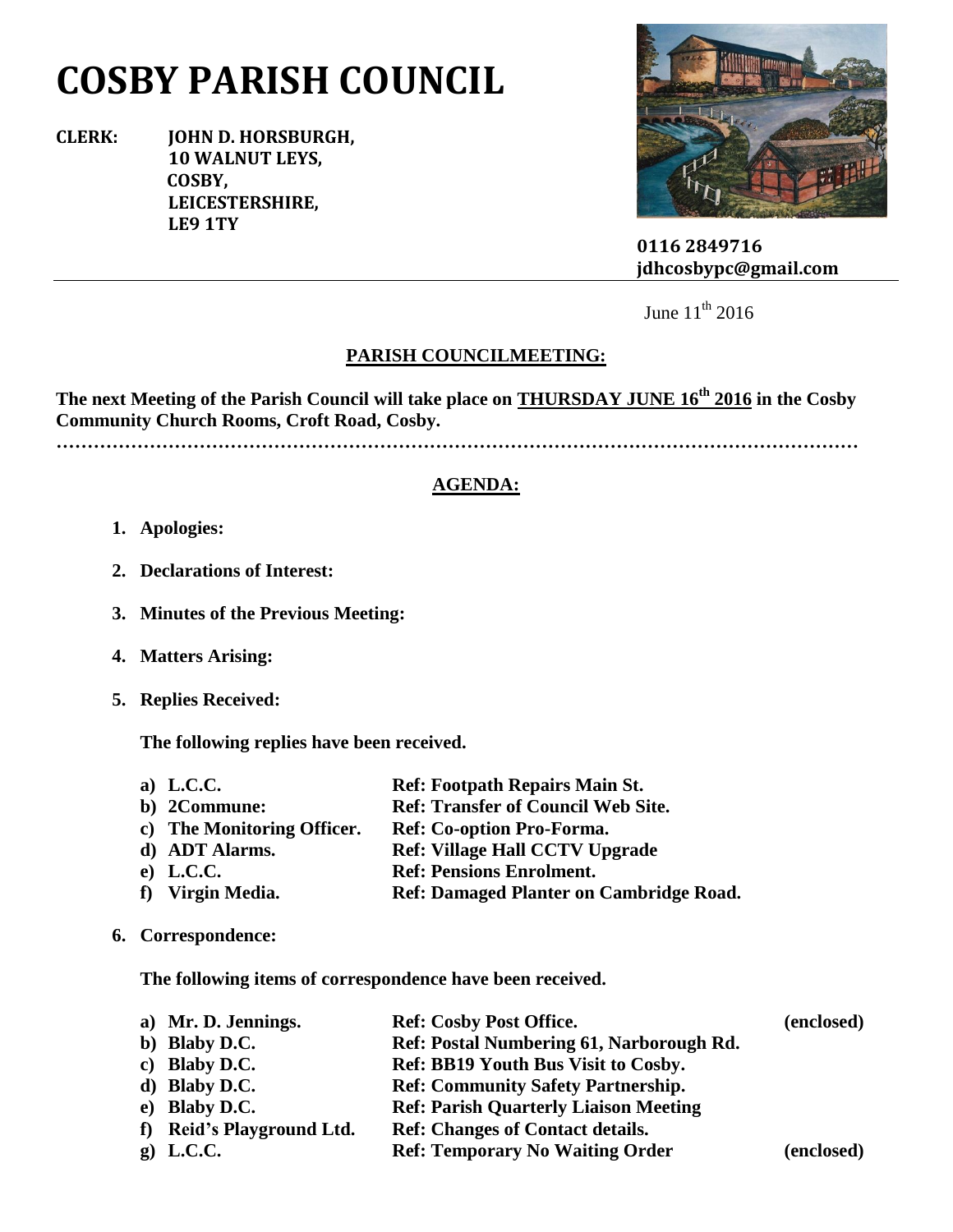| h) L.C.C. Highways.                          | <b>Ref: Response to Jelson application</b>             | (enclosed) |
|----------------------------------------------|--------------------------------------------------------|------------|
| L.C.C. Local Flood Auth.<br>i)               | <b>Ref: Response to Jelson application.</b>            | (enclosed) |
| <b>Community Heartbeat.</b><br>j)            | <b>Ref: Defibrillator Checks.</b>                      | (enclosed) |
| <b>Severn Trent Water.</b><br>$\bf k)$       | <b>Ref: Water Plus for the Cemetery.</b>               |            |
| <b>Lola Jones.</b><br>$\bf{D}$               | <b>Ref: Outdoor activities on the Park.</b>            | (enclosed) |
| m) Paul Suffield.                            | <b>Ref: Missing Planter on Cambridge Rd.</b>           |            |
| n) Veronica Rye.                             | <b>Ref: Election to the Council.</b>                   | (enclosed) |
| <b>Louise Howarth</b><br>$\bf{0}$            | <b>Ref: Election to the Council.</b>                   | (enclosed) |
| <b>Rosie Burton.</b><br>$\bf{p}$ )           | <b>Ref: Clerk's Position enquiry.</b>                  |            |
| Liz Connelly.<br>$\mathbf{q}$                | <b>Ref: Parish Council Accounts.</b>                   |            |
| <b>Richard Prettyjohns.</b><br>$\mathbf{r})$ | Ref: Virgin Media complaint.                           |            |
| Mrs. E. Hutton.<br>S)                        | <b>Ref: Bramble Walk flailing.</b>                     |            |
| <b>Philip Snow.</b><br>t)                    | <b>Ref: Jelson Planning application.</b>               |            |
| Mrs. J. Wolfe.<br>u)                         | <b>Ref: Jelson Planning application.</b>               |            |
| Mr. C. Thorne.<br>V)                         | <b>Ref: Jelson Planning application.</b>               |            |
| w) Elaine Tingley                            | <b>Ref: Jelson Planning application.</b>               |            |
| $x)$ Mr & Mrs. Lunn.                         | <b>Ref: Jelson Planning application.</b>               |            |
| Mrs. M. McCartney.<br>${\bf v})$             | <b>Ref: Jelson Planning application.</b>               |            |
| z) Mr & Mrs. Akroyd.                         | <b>Ref: Jelson Planning application.</b>               |            |
| aa) Mr & Mrs. Wilson.                        | <b>Ref: Jelson Planning application.</b>               |            |
| bb)David Hirst.                              | <b>Ref: Jelson Planning application.</b>               |            |
| cc) Blackrock                                | <b>Ref: Charity of Dudley &amp; Pope.</b>              |            |
| dd)Lloyds Bank.                              | <b>Ref: Bank Statements.</b>                           |            |
| ee) Lloyds Bank.                             | <b>Ref: Changes &amp; Updates to Business Accounts</b> |            |
| ff) Hags Playground.                         | Ref: Brochure.                                         |            |
| gg) Glasdon U.K.                             | Ref: Brochure.                                         |            |
|                                              |                                                        |            |

**7. Cemetery Working Group:**

**The Cemetery Working Group has now made an appointment to fill the vacancy for a Cemetery Maintenance Operative.**

**The successful candidate was Mr. Marc Fox a Cosby resident.**

#### **8. Memorials:**

**The following memorial applications have been received.**

**W.W.Busby & Sons. Ref: Additional Inscription the Late Joyce Charnley.**

**Autumn Memorials. Ref: The late Mrs. Lewitt.**

**9. Planning Applications:**

**The following Planning application has been received.**

**Jelson – Outline Application for Residential Development (max 200 dwellings) and associated infrastructure (access details to be approved – all other matters reserved for later approval) Land off Croft Road.**

**The Council's response has been circulated.**